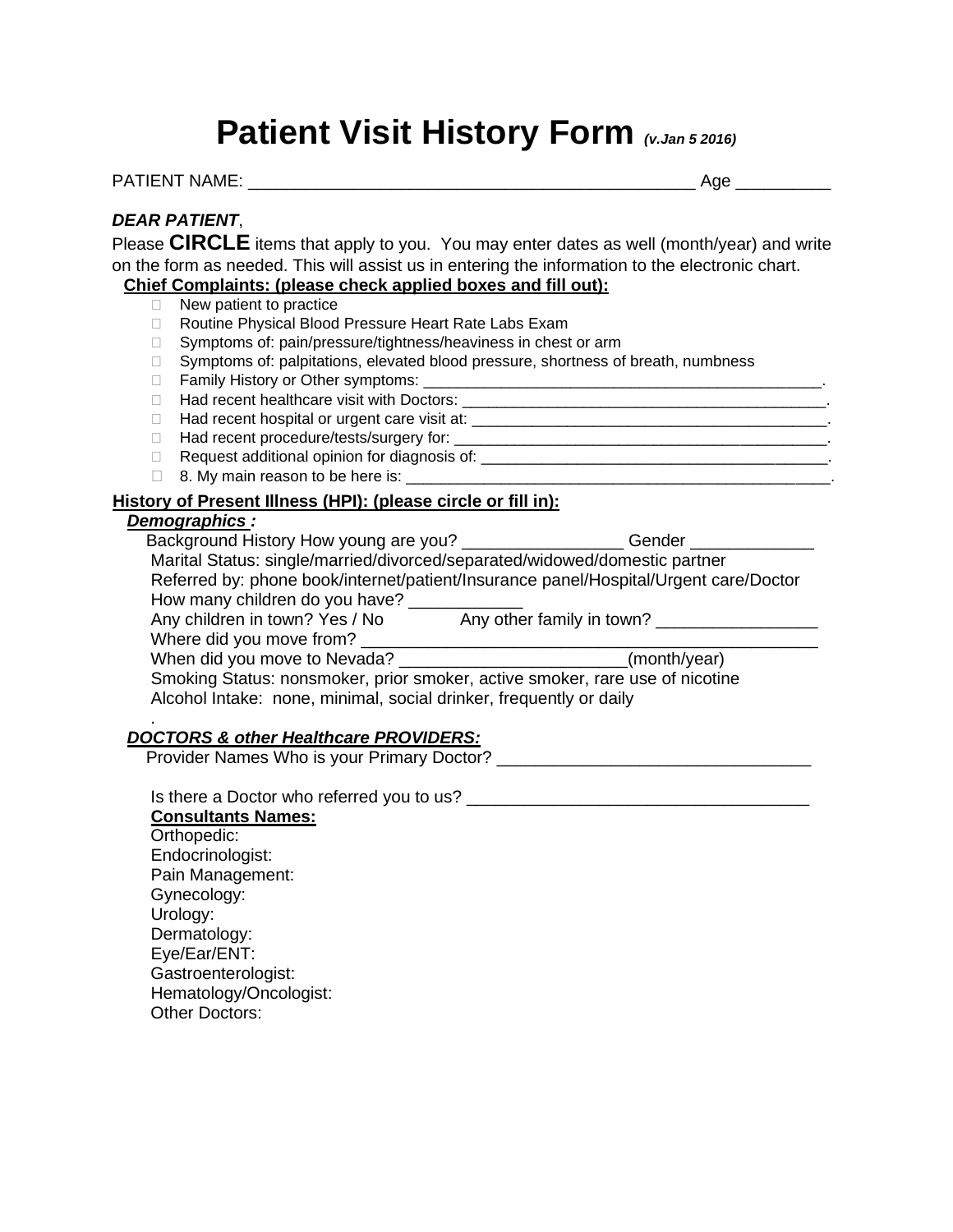#### **Interim History (please circle any tests you have had done):**

Tests/Studies performed was:

 EKG, HOLTER, Echocardiogram, Stress or Nuclear test, Pacemaker, Heart Tests Angiogram: Carotid Ultrasound, Leg Ultrasound Mammogram, DEXA Scan, CAT Scan: Ultrasound: Abdomen, Pelvic, Kidney, Liver MRI Scan: PET Scan: Sleep study, Pulmonary function tests, Allegy Testing Injection Epidural or Nerve Ablation Nerve Study, EEG, MRI Scan Colonoscopy, Endoscopy, Cystoscopy, Radiation Therapy , Chemotherapy or Biopsy

\_\_\_\_\_\_\_\_\_\_\_\_\_\_\_\_\_\_\_\_\_\_\_\_\_\_\_\_\_\_\_\_\_\_\_\_\_\_\_\_\_\_\_\_\_\_\_\_\_\_\_\_\_\_\_\_\_\_\_\_\_\_\_\_\_\_\_\_\_\_\_\_\_\_\_\_

\_\_\_\_\_\_\_\_\_\_\_\_\_\_\_\_\_\_\_\_\_\_\_\_\_\_\_\_\_\_\_\_\_\_\_\_\_\_\_\_\_\_\_\_\_\_\_\_\_\_\_\_\_\_\_\_\_\_\_\_\_\_\_\_\_\_\_\_\_\_\_\_\_\_\_\_

- Post procedure: Bring in any recent Operative Procedure reports
- Rx management: Bring in any Rx medications or OTC bottles to review
- Lab Result: Bring in any Lab test results

**DISCUSSION:** Is there any specific question you have for the Doctor?

### **Medications:** (please list them)

| DRUG NAME | Dose Amount | Frequency | <b>Prescribing Doctor</b> |
|-----------|-------------|-----------|---------------------------|
|           |             |           |                           |
|           |             |           |                           |
|           |             |           |                           |
|           |             |           |                           |
|           |             |           |                           |
|           |             |           |                           |
|           |             |           |                           |
|           |             |           |                           |
|           |             |           |                           |
|           |             |           |                           |
|           |             |           |                           |
|           |             |           |                           |
|           |             |           |                           |
|           |             |           |                           |
|           |             |           |                           |
|           |             |           |                           |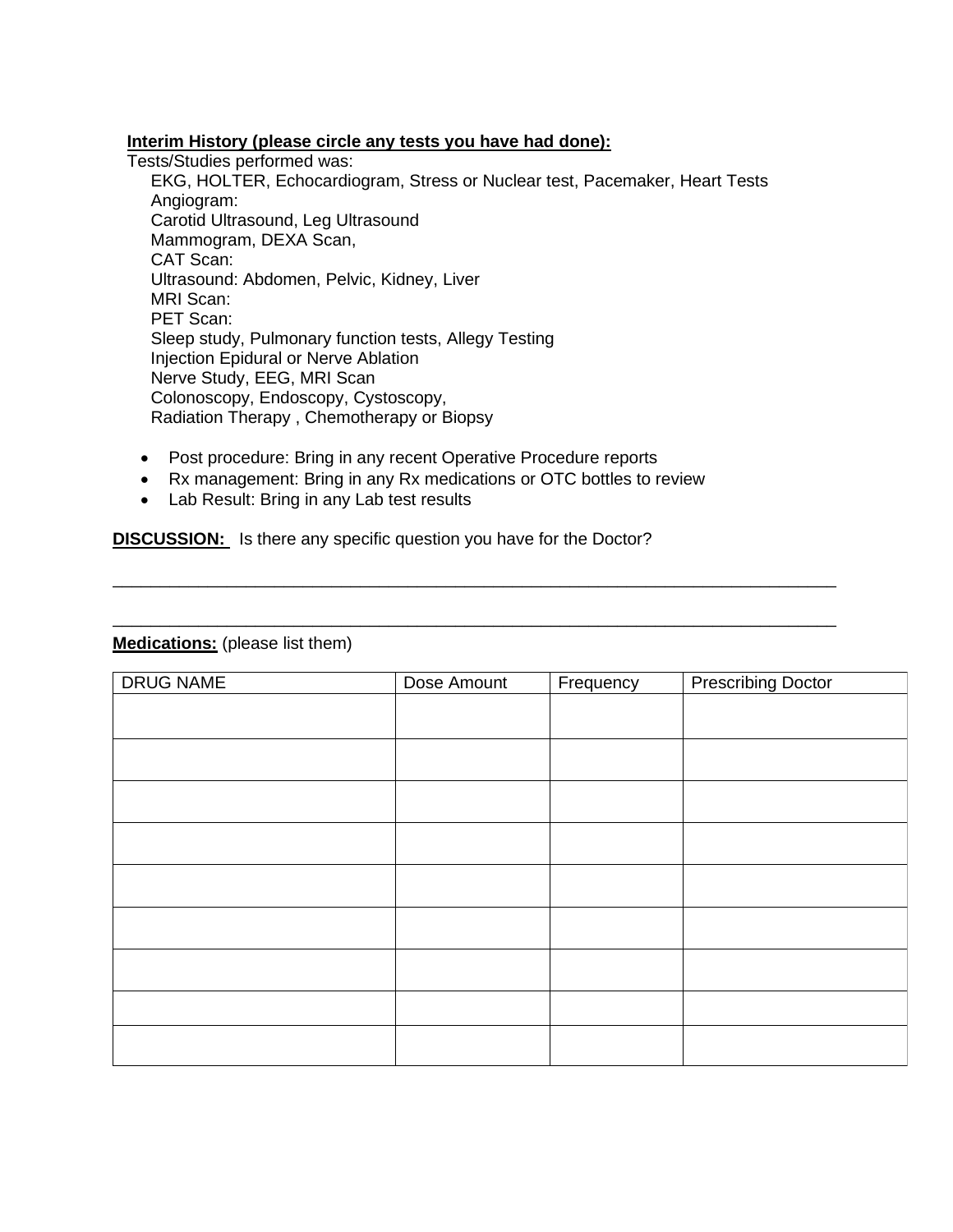## **Medical History**: *PLEASE CIRCLE ANY THAT YOU HAD WITH DATE (month/year):*

- Heart Attack, Sudden Death, Heart Failure
- CAD Coronary Artery Disease, Angina, Angioplasty Stent in Heart
- Hypertension, Kidney Disease, Dialysis, Aneurysm, Enlarged Heart, LVH
- Valvular Heart Disease Mitral Valve, Aortic Valve, Hole in the Heart
- Atrial Fibrillation or Flutter, PVC, Arrhythmia, Pacemaker Defibrillator
- Pulmonary, Shortness of Breath, COPD, Emphysema, Asthma
- PAD Peripheral Arterial Disease, Leg pain Claudication, Aneurysm Stent, Bypass
- Carotid Artery Disease, TIA (mini Stroke), STROKE, Syncope Fainting
- Brain Tumor, Neuropathy, Abnormal Brain Scan, Migraines, Vision loss
- Orthopedic: Arthritis degenerative, rheumatoid, fibromyalgia, nerve damage, Joints
- Gastro GI: Acid Reflux, Hiatal Hernia, Gallbladder, Appendix, Peptic Ulcer, H. Pylori
- GU: Urinary symptoms, kidney stones, bladder leakage/spasm, prostate, kidney cyst
- SKIN: psoriasis, dermatitis, cellulitis, lesions/moles, pre cancer, acne, tattoos
- Diabetes, Thyroid, High Cholesterol or Lipids, Parathyroid, Adrenal, Testosterone
- •
- OTHER: \_\_\_\_\_\_\_\_\_\_\_\_\_\_\_\_\_\_\_\_\_\_\_\_\_\_\_\_\_\_\_\_\_\_\_\_\_\_\_\_\_\_\_\_\_\_\_\_\_\_\_\_\_\_\_\_\_\_\_
- •
- $\begin{array}{ccc} \text{OTHER:} \end{array}$

## **Allergy:**

Are you allergic to Iodine, Penicillan, Sulfar, Radiocontrast Contrast? Any drug allergy:

## **OB-GYN History**:

Last pap smear date: <br>Last mammogram date:

Total pregnancies number: \_\_\_\_\_\_\_\_. Total living children number: \_\_\_\_\_\_\_\_.

## **Surgical History**: *PLEASE CIRCLE ANY THAT YOU HAD WITH DATE (month/year):*

- Pregnancy C Section, Hysterectomy TAH, Ovary, Breast Biopsy
- Appendix, Tonsils, Skin Biopsy or Cancer
- Colonoscopy (?any polyps) , Endoscopy, Gallbladder, Liver, Pancreas
- Prostate , Bladder Cystoscopy or Renal Kidney
- Arthroscopy , Joint replacement , Spine
- Angiogram Heart Carotid Leg , Angioplasty Stenting , Bypass Vascular Heart or Shunt

\_\_\_\_\_\_\_\_\_\_\_\_\_\_\_\_\_\_\_\_\_\_\_\_\_\_\_\_\_\_\_\_\_\_\_\_\_\_\_\_\_\_\_\_\_\_\_\_\_\_\_\_\_\_\_\_\_\_\_\_\_\_\_\_\_\_\_\_\_\_\_\_\_\_\_

- Venous Stripping or Ablation
- •
- OTHER: \_\_\_\_\_\_\_\_\_\_\_\_\_\_\_\_\_\_\_\_\_\_\_\_\_\_\_\_\_\_\_\_\_\_\_\_\_\_\_\_\_\_\_\_\_\_\_\_\_\_\_\_\_\_\_\_\_\_
- •
- $\bullet$   $\overbrace{\phantom{xxxxx}}$

## **Hospitalization/Major Diagnostic Procedure/Urgent Care Visit:**